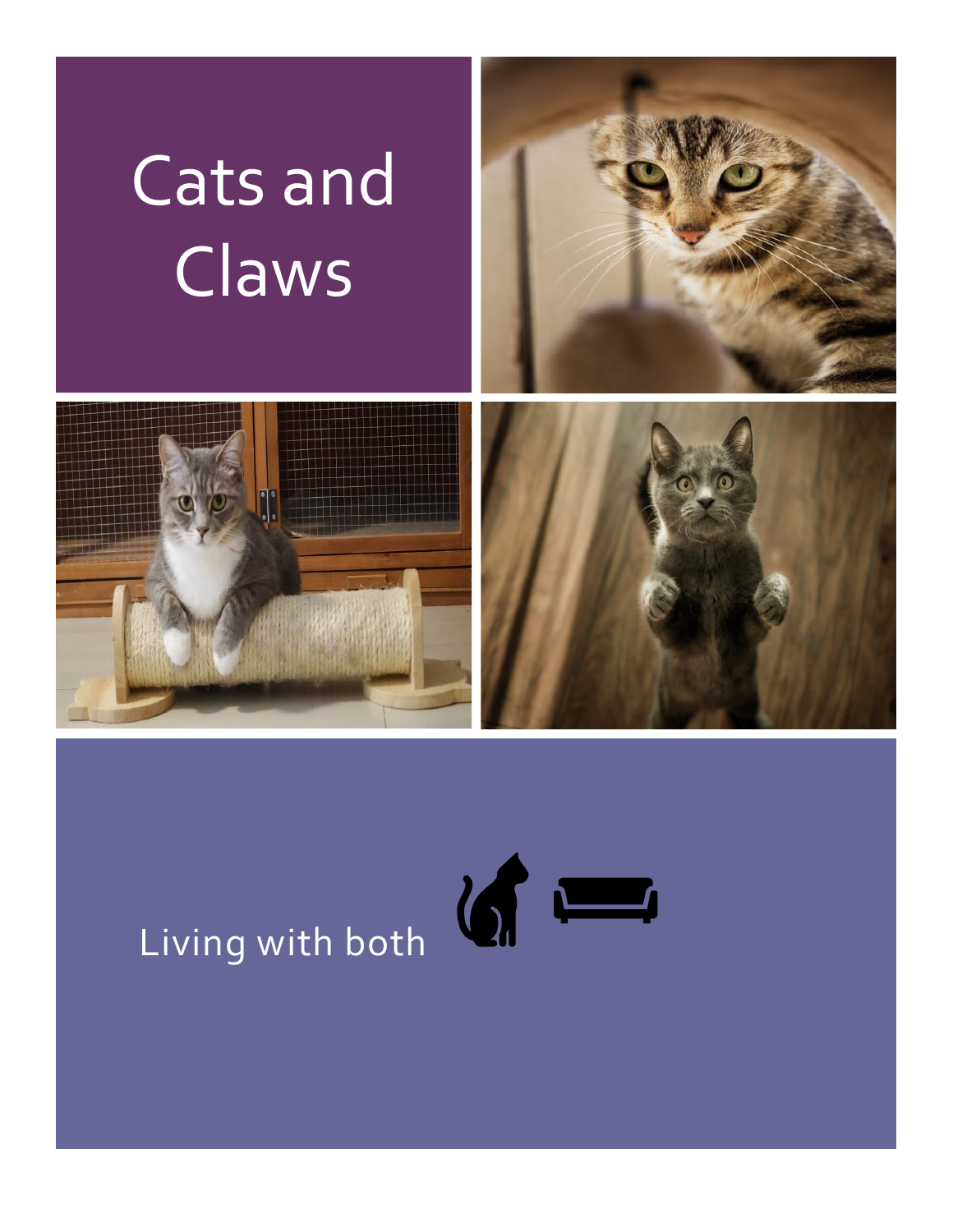### Why do cats scratch?

Scratching is a normal and instinctive behavior in cats. It gives them a way to mark their territory by sight and smell, conditioning their paws, and stretching their forelimbs. Scratching often increases during periods of stress and arousal.

When a cat scratches a person or other pet, it's for a reason. This is your signal to check into what may be causing fear or pain. A visit to the veterinarian can help figure out the problem. Taking away this signal by declawing the cat, however, can make matters worse. Without the ability to scratch to keep perceived threats away, the cat learns to bite instead, making life more troublesome for pet and owner alike.

## What to do?

- 1. Pet a cat by starting at the head and neck, not the belly.
- 2. Look for signs of stress that may lead cats to a defensive scratch:
- ears turning sideways
- ears folding back
- tail swishing back and forth
- tail held tight against body
- head held low

.

- crouched body
- dilated pupils

3. Provide a scratching post, rope, or carpet and cardboard surface. Most cats like a vertical post that is 3 feet or higher, with 2 or more levels — like a cat tree.

4. Put that scratching post at an entrance, in front of the sofa, or in front of a window. Why? Cats like to scratch there, in an open area, to announce their territory.

5. Make sure any scratching post is sturdy and run a toy to a string along the surface of the post to give the cat something to claw at. Rubbing a little cat nip on the post also helps. Gently saying "good, kitty" and offering a treat also reinforce the desired behavior.